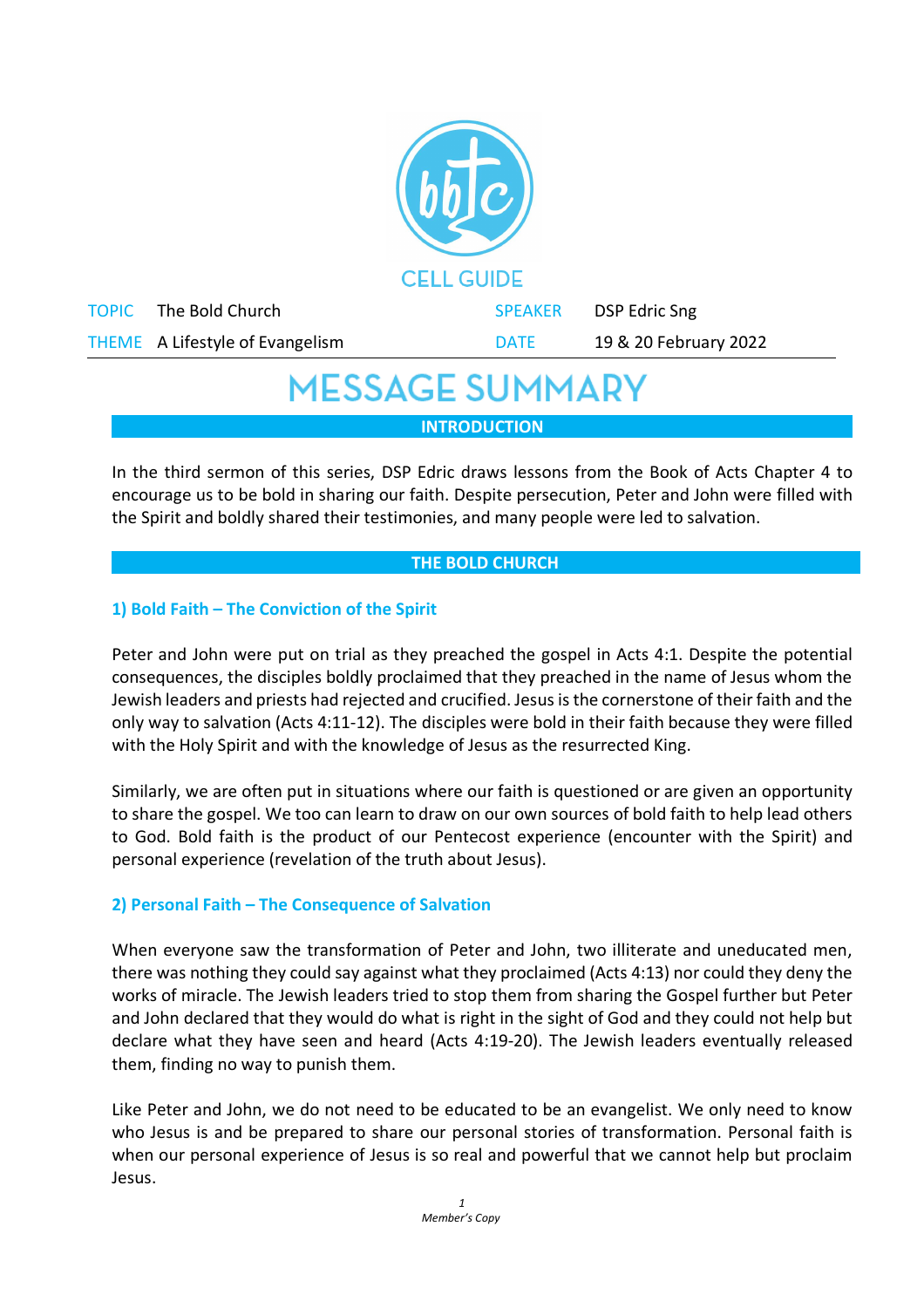### **3) Spirit-Filled Faith – Confirmed with Signs and Wonders**

Peter and John reported what had happened at the trial to the people, and everyone worshiped the Lord. They prayed for great boldness to continue to preach the Gospel even amidst the threats they were facing (Acts 4:23-29). They were united in prayer and purpose and were filled with the Spirit. They continued to testify to the resurrection of Jesus with one heart and mind and the power of God's grace was with them (Acts 4:31-33).

There is much that we can learn from the early church. A Spirit-filled church is unshaken amid persecution and unstoppable in the proclamation of the Gospel.

#### **CONCLUSION**

Peter and John led many to Jesus because of their bold faith. They were filled with the Holy Spirit and were transformed by their personal experiences of salvation. No one could deny what they proclaimed for they saw their transformation and the works of miracles performed.

It is time for a new season of a bold church in these chaotic end times. Time is running out and there are many in our midst who do not know Jesus yet. We are all put into various communities and situations when we can help lead others to Jesus. Just like Peter and John, we do not need to be educated; all we need is bold faith to trust in who God is and be ready to share our personal stories of salvation.